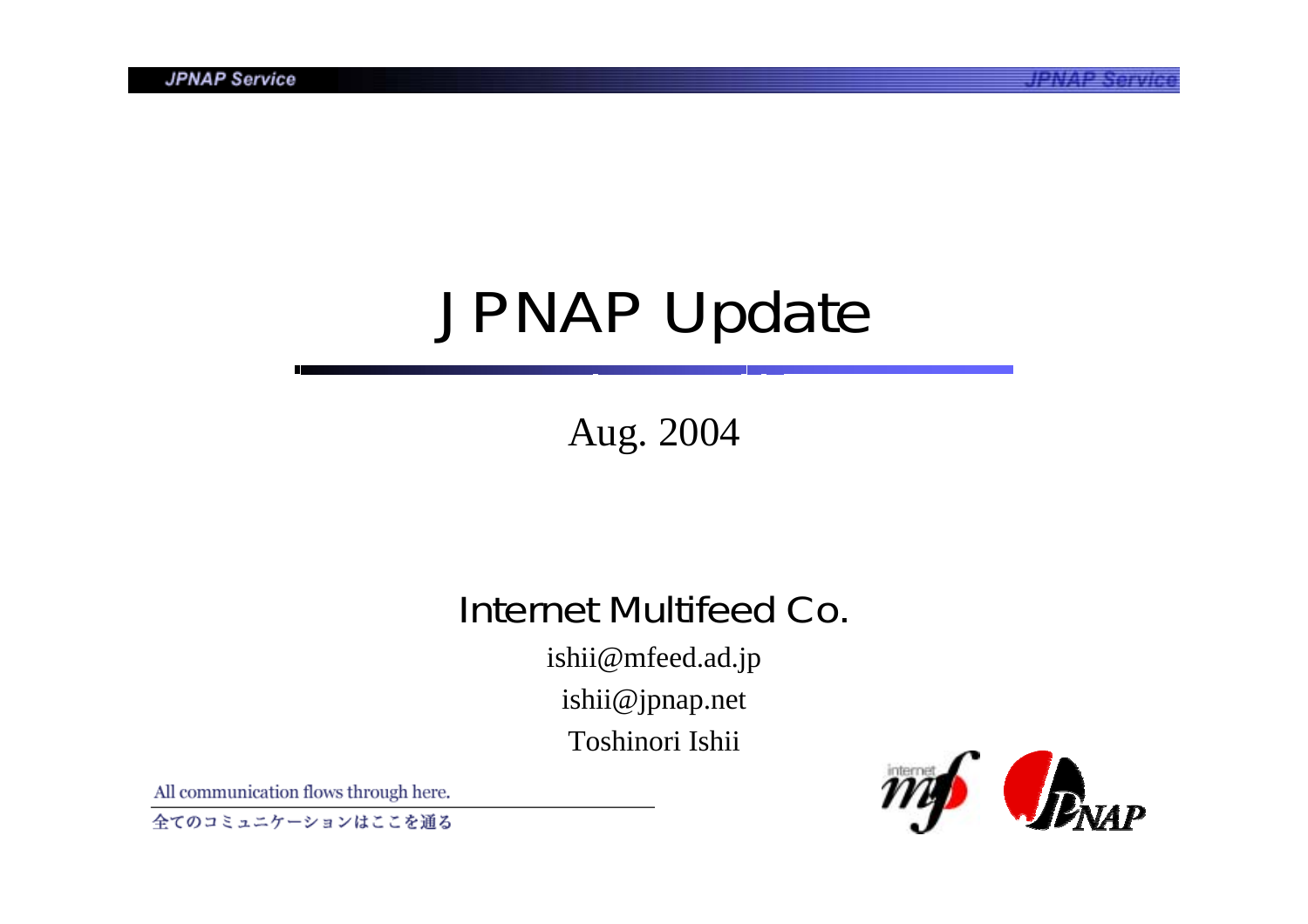## Internet Multifeed Co.

- $\bullet$  Internet Data Center company in JAPAN
	- Established in Sep. 1997
	- –Joint venture of IIJ, NTT, japanese major ISPs and ICPs
- "Multifeed" concep<sup>t</sup>
	- Direct broadband connection to the backbone of major ISPs (=many peers)
	- –The best place for delivering content to the Internet
- "JPNAP" the Internet Exchange service
	- Launched in Jan. 2001

All communication flows through here.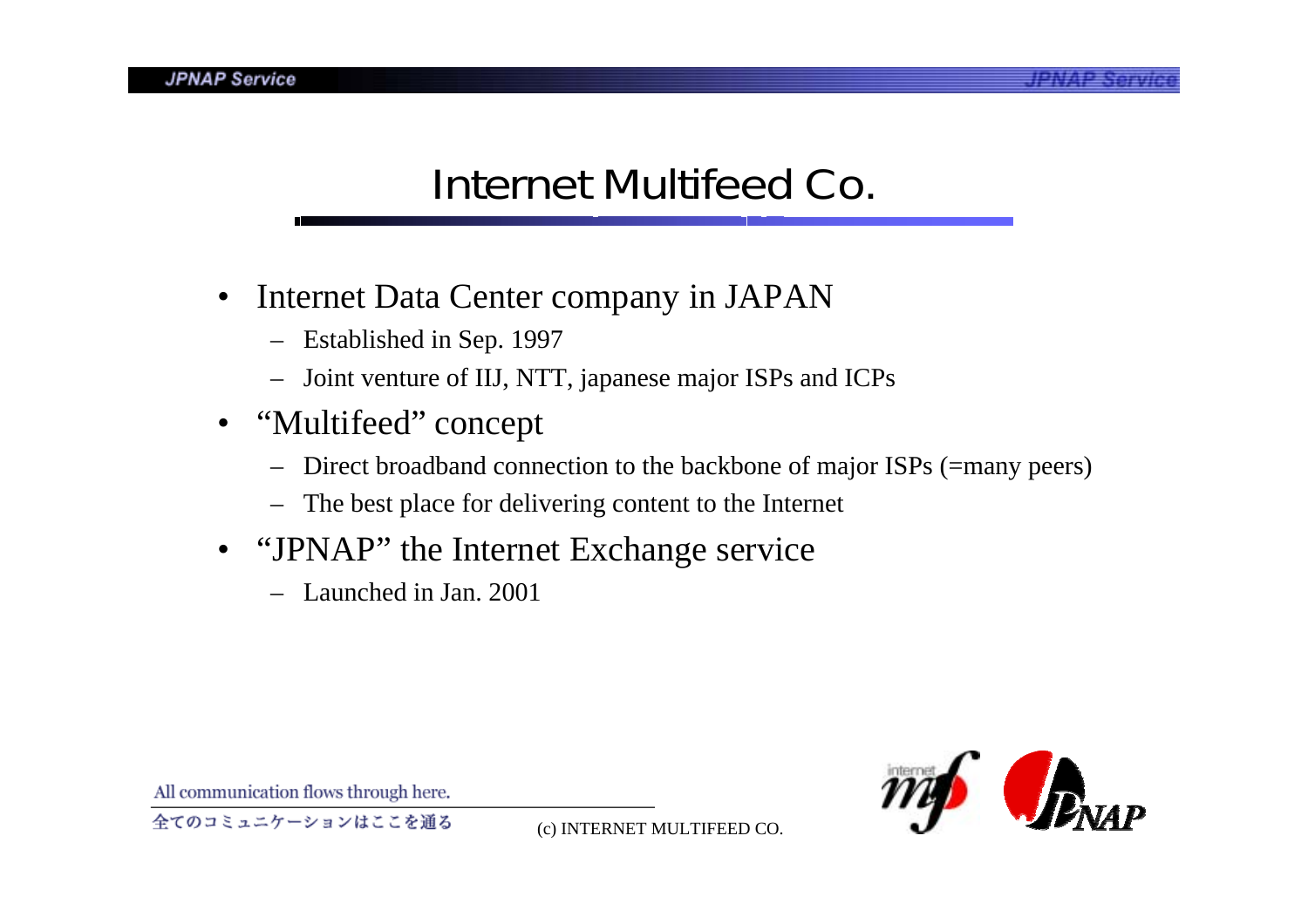### JPNAP service overview

- • A commercial Internet Exchange service in JAPAN operated by Internet Multifeed
- $\bullet$  JaPan Network Access Point http://www.jpnap.net/english/index.html
- • History
	- Jan. 2001 in Tokyo (trial)
	- May 2001 in Tokyo (**JPNAP**)
	- Jan. 2002 in Osaka (**JPNAP Osaka**)
	- Jun. 2002 in Tokyo IPv6 (**JPNAP6**)
	- Jan. 2003 in Tokyo supporting **10GE**, and
	- Nov. 2003 in Osaka supporting **10GE**
- •Directly connected to iDC named "Multifeed"



All communication flows through here.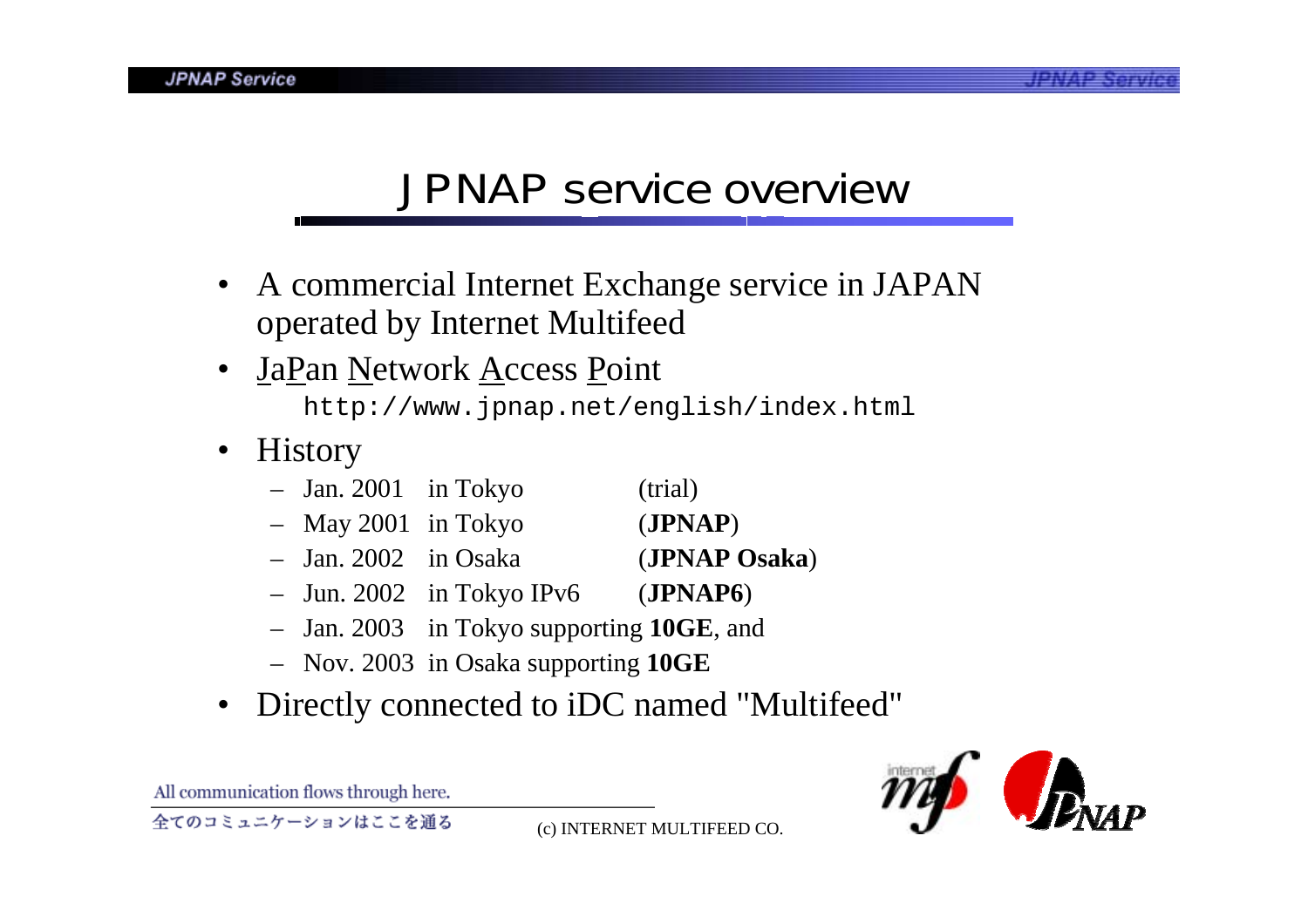### JPNAP service overview

- $\bullet$ Ethernet based Layer2 IX
- • Distributed IX service
	- –Interconnecting distributed two sites
	- –Providing the same service at both sites

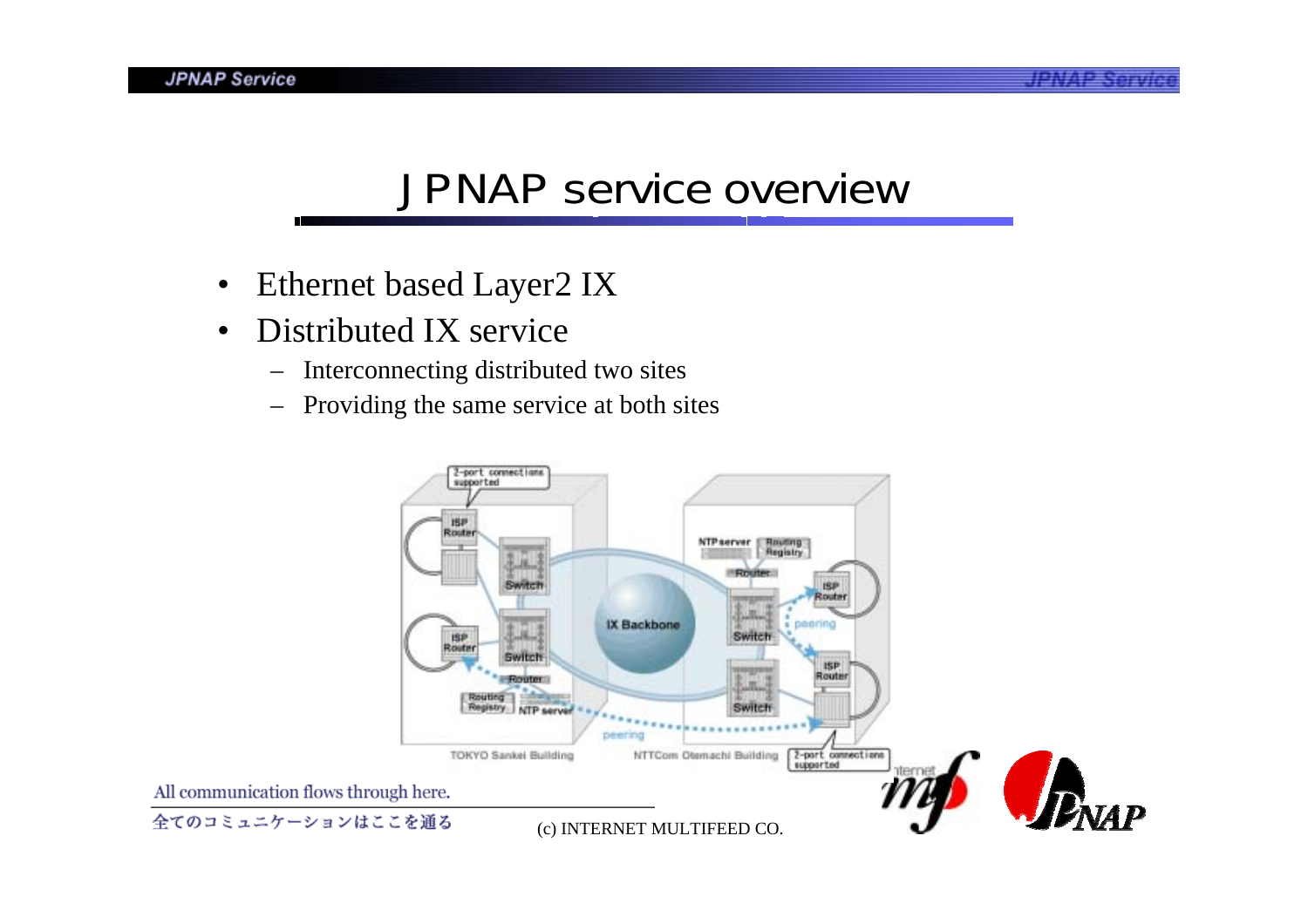### JPNAP 10G Service

- •JPNAP provides 10GE Interface (10GBase-LR only)
- The first commercial 10G IX in Japan since Jan 2003
- •Have much experience connecting 10GE
- $\bullet$  Number of customers are rapidly increasing
	- Most of the customers are interested in JPNAP 10G service.
- $\bullet$  JPNAP Osaka 10G is also available
	- –also have many customers



All communication flows through here.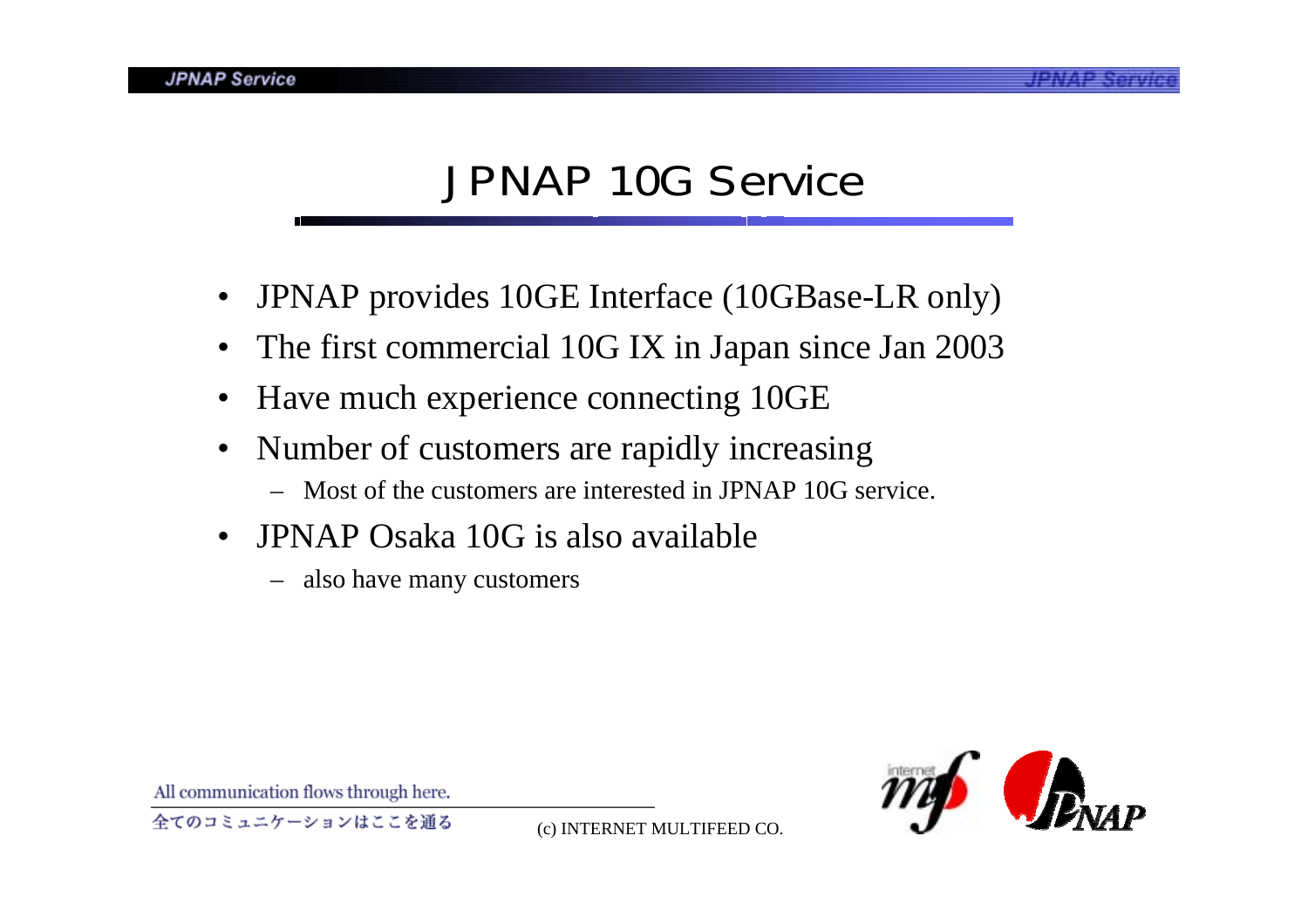### JPNAP traffic trend in Tokyo

- •Started commercial service in May 2001
- •The traffic volume is huge
- •Major ISPs send/receive more than 6Gbps peak traffic



#### Total traffic of JPNAP (IPv4 in Tokyo)

All communication flows through here.

全てのコミュニケーションはここを通る

(c) INTERNET MULTIFEED CO.

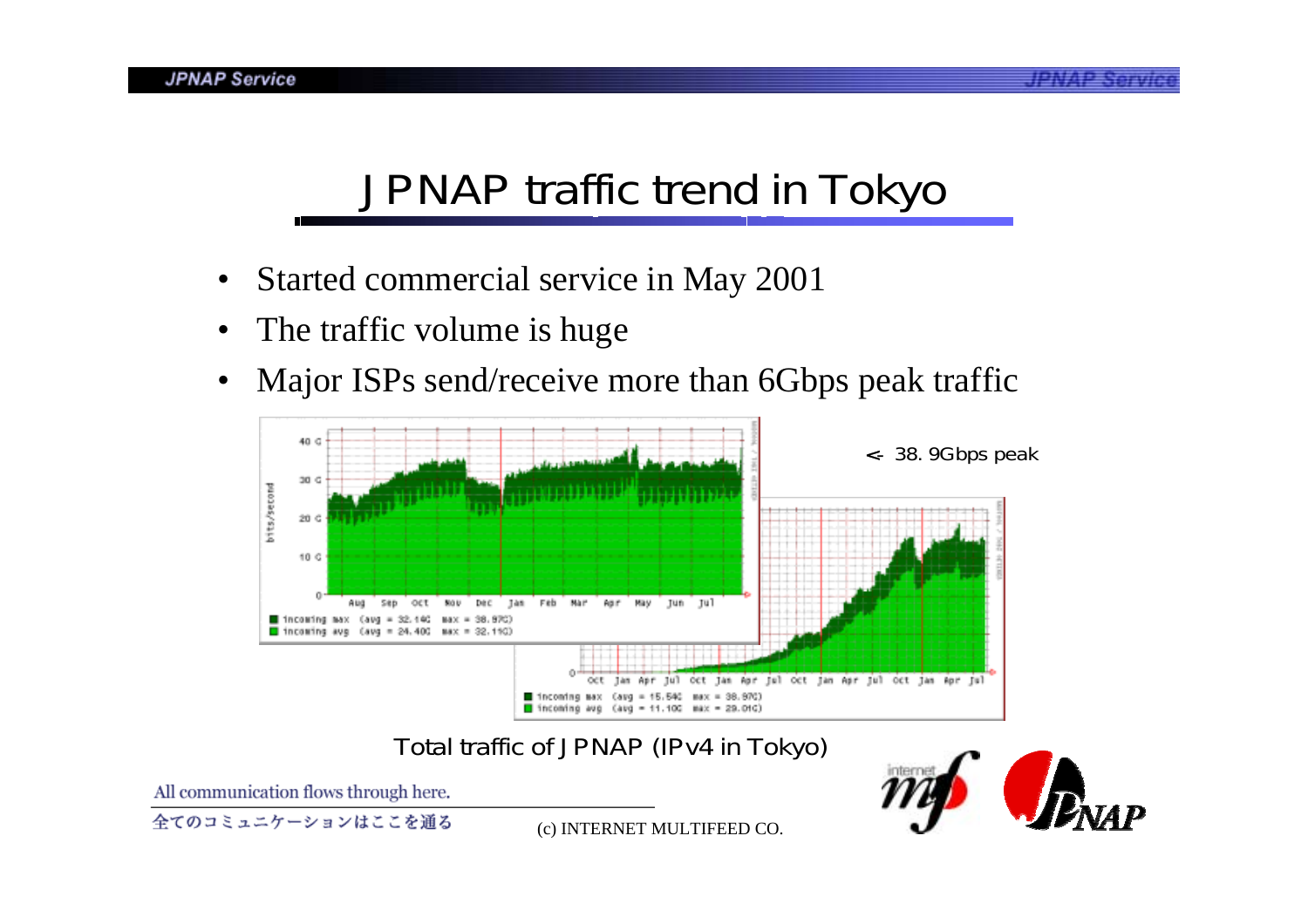### JPNAP Osaka

- •Since Jan 2002
- • Not connected with JPNAP at Tokyo
	- –Redundancy in case of disaster in Tokyo area
	- –Hot-potato routing using JPNAP and JPNAP Osaka
- •Osaka also supports 10G IF



#### Osaka Traffic (IPv4)

All communication flows through here.

全てのコミュニケーションはここを通る

(c) INTERNET MULTIFEED CO.



500km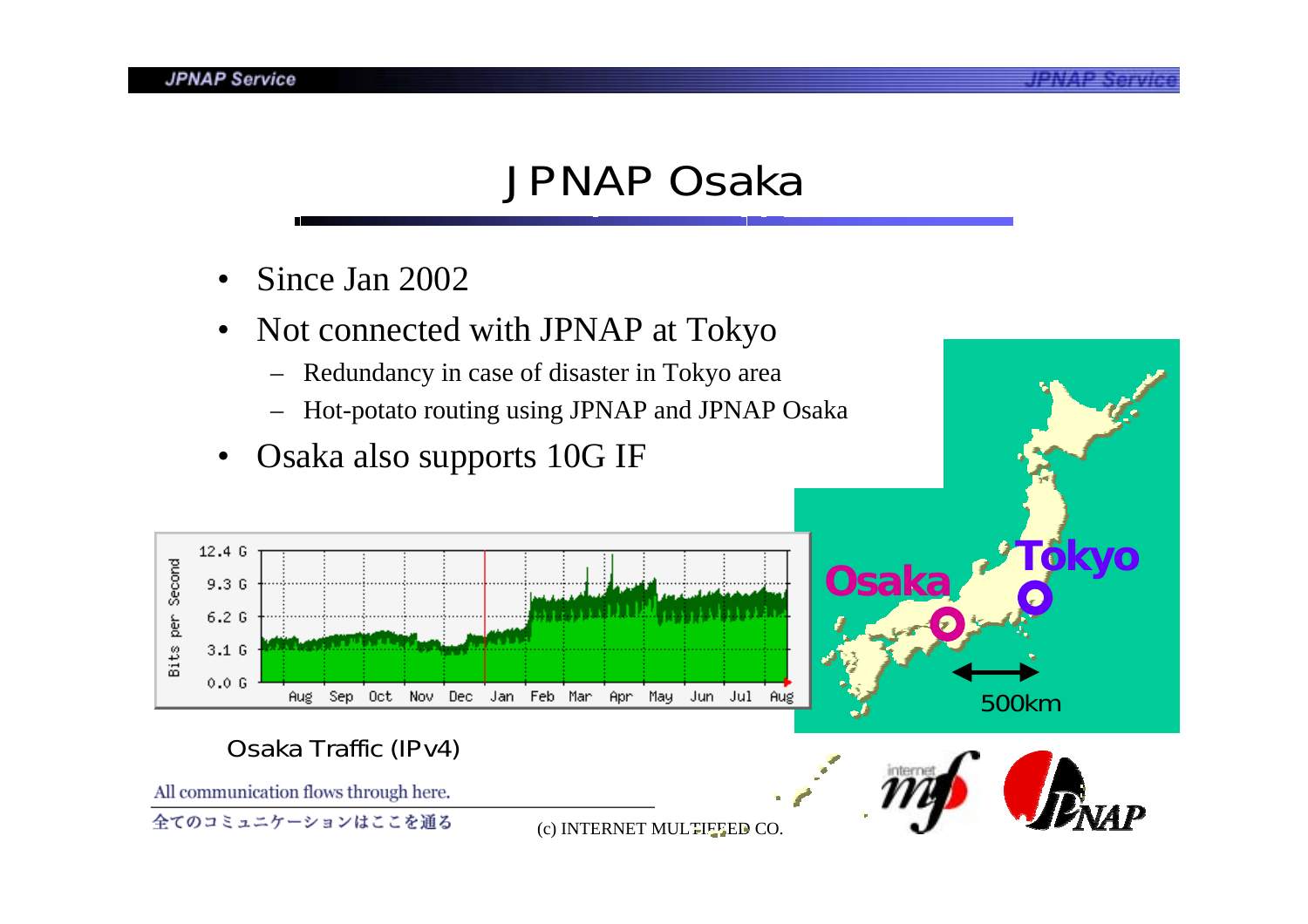# JPNAP6 (in Tokyo)

- $\bullet$ IX service supporting IPv6
- $\bullet$ FastEthernet only
- $\bullet$ Not dual stacked, not connected with JPNAP
- $\bullet$ Since Jun 2002
- $\bullet$  IPv6 Customers
	- OCN,NTT/VERIO
	- IIJ
	- DTI
	- BIGLOBE
	- MEX
	- XePhion/WAKWAK

and more..

All communication flows through here.

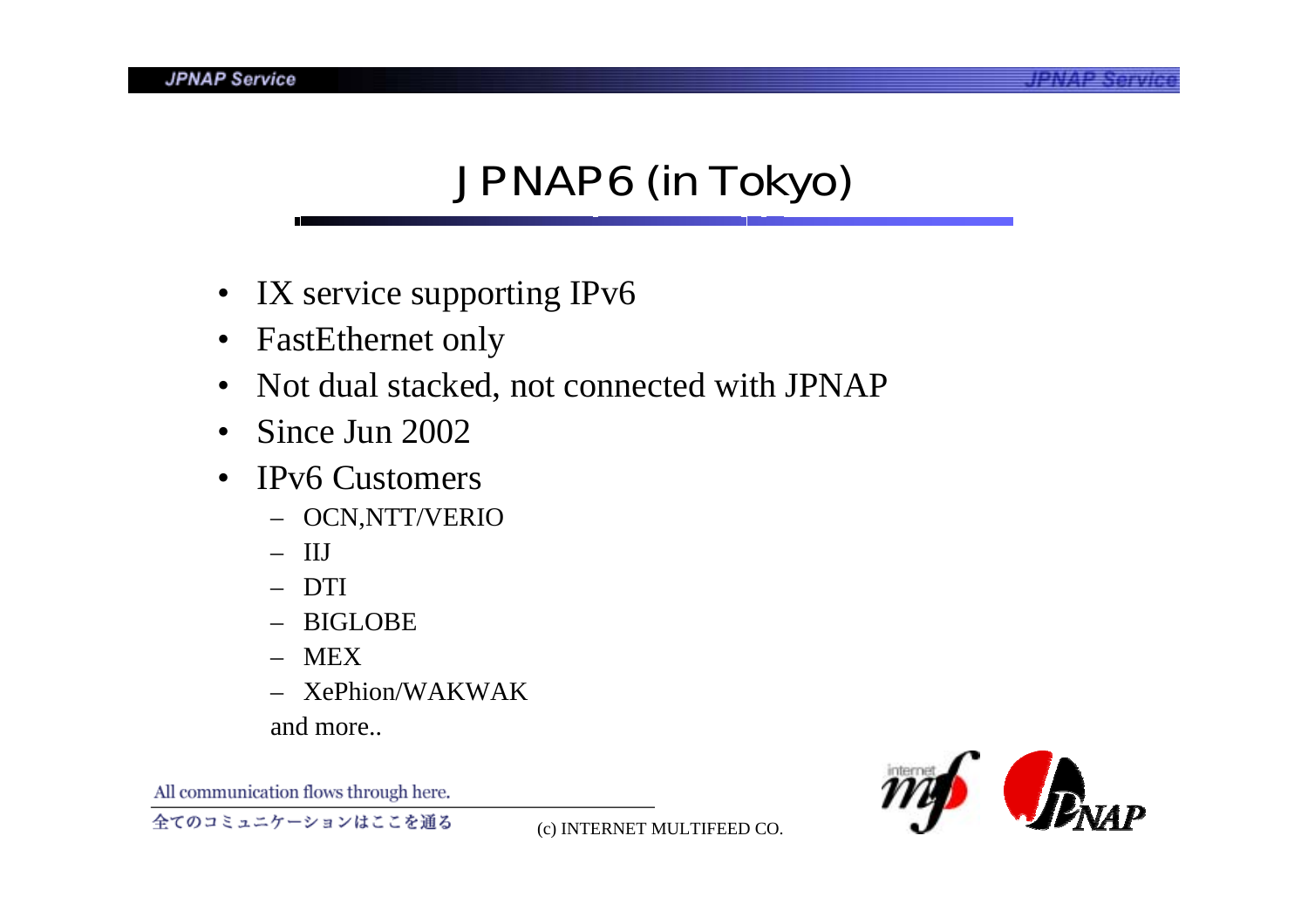### P2P traffic ?

- Two P2P users were arrested on copyright piracy by Japanese police
	- They used same P2P software named "Winny".
	- "Winny" author was indicted on a charge of assisting copyright violations.
- $\bullet$ Trend of total traffic is changed at the same date



- <- Two users were arrestedon 27 Nov. 2003
- <- Author was arrested

Total traffic of JPNAP (Tokyo + Osaka)



All communication flows through here.

全てのコミュニケーションはここを通る

(c) INTERNET MULTIFEED CO.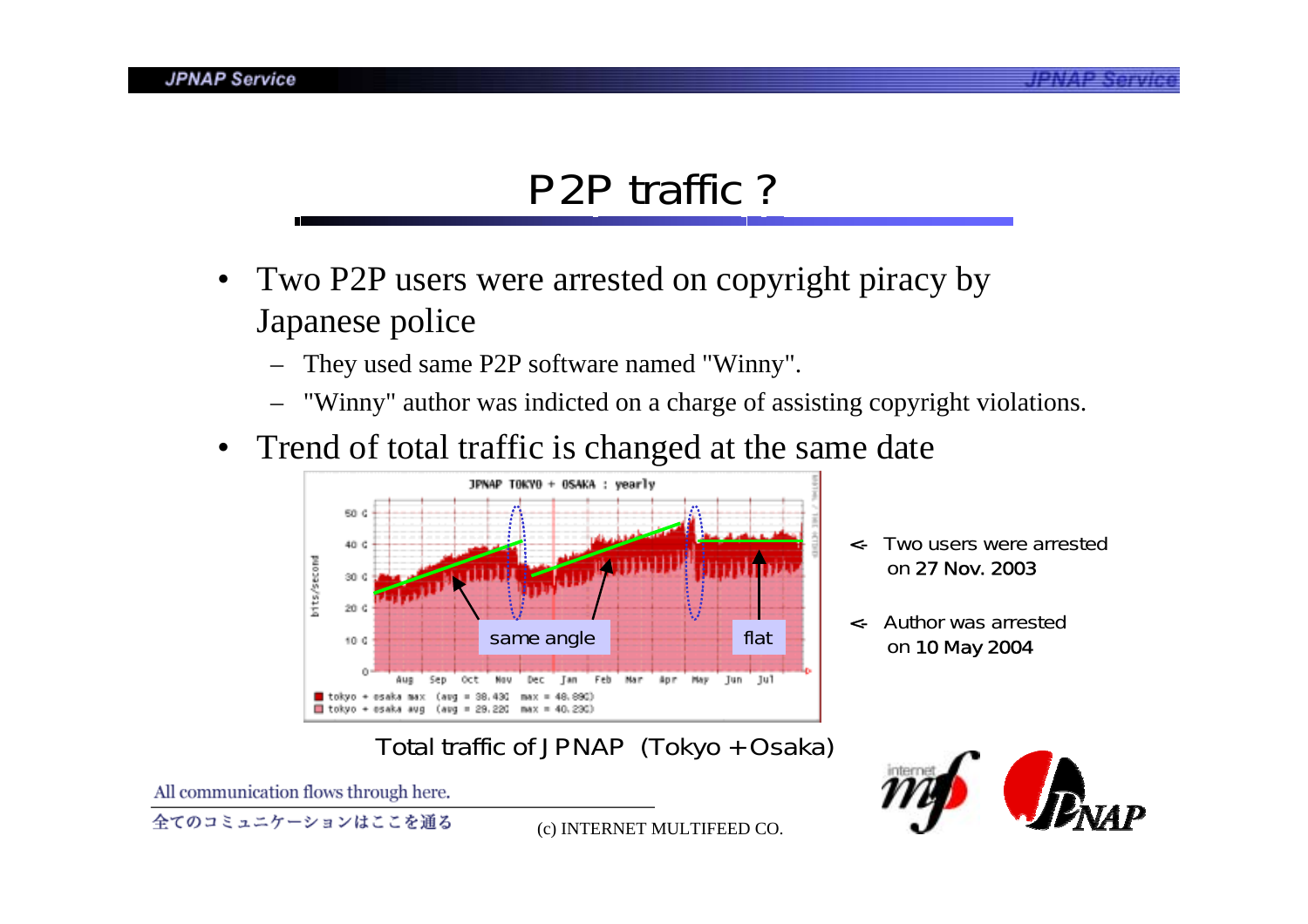# IXP segment hijack

- • One of JPNAP customers leaked a prefix of JPNAP segment
	- Some users could not communicate at JPNAP
- $\bullet$  Recommendation for ISPs
	- –Use BGP **nexthop-self**, and not inject JPNAP's prefix into your IGP
	- – Filter out JPNAP's prefixes by BGP prefix filter
		- OT: Are there any prefix list covers all IXes?  $\odot$



All communication flows through here.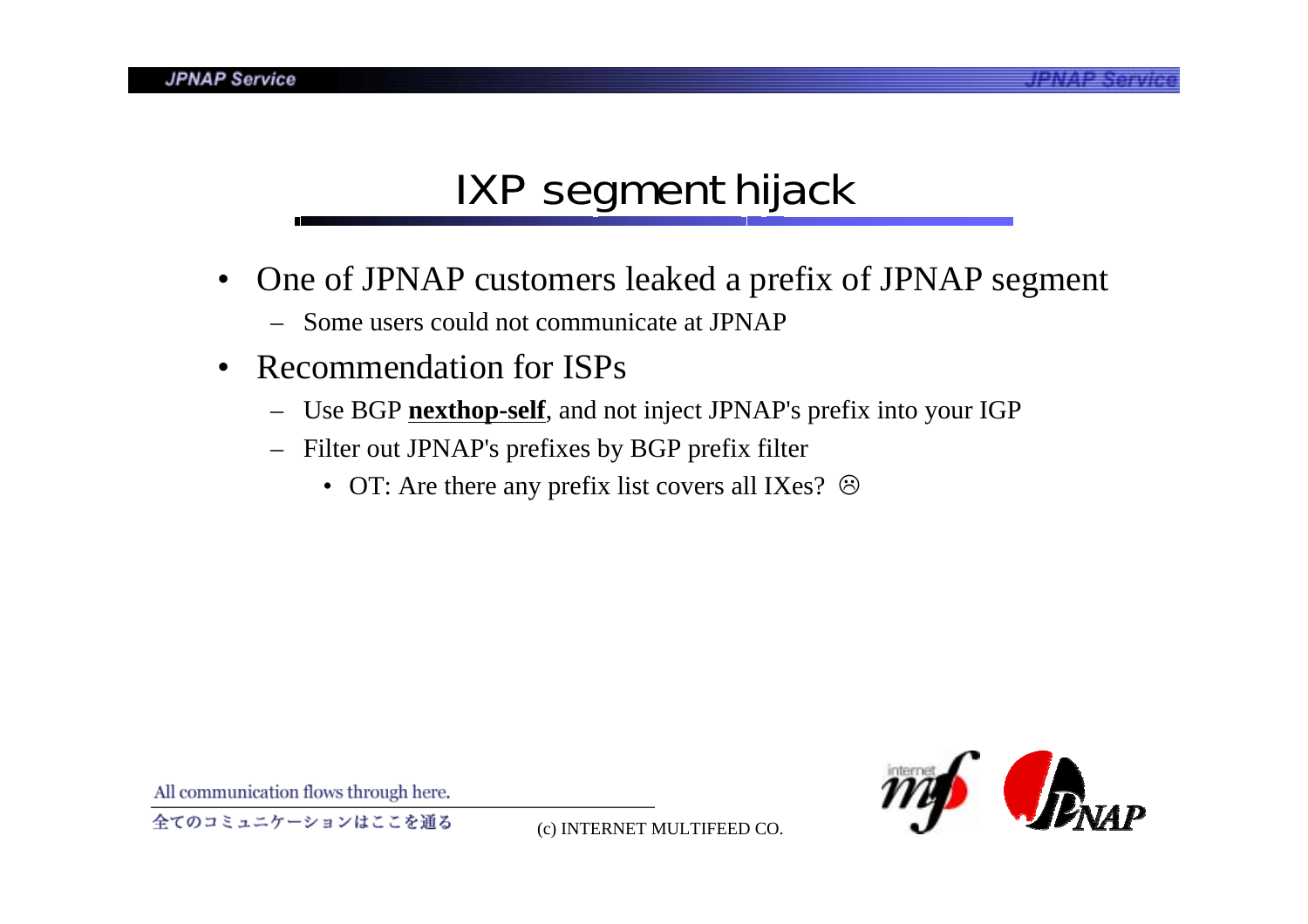# JPNAP Users' Meeting

- •Closed meeting for JPNAP users
- •Every 4 months
- • The past topic
	- 10GE Users Panel
	- Specification of 10 Gigabit Ethernet IEEE802.3ae
	- –Introduction of WDM equipment
	- –Broadband access line's structure in Japan

etc...

(We are looking for the next topics ;-)

 $\bullet$ Have a social gathering after the meeting



All communication flows through here.